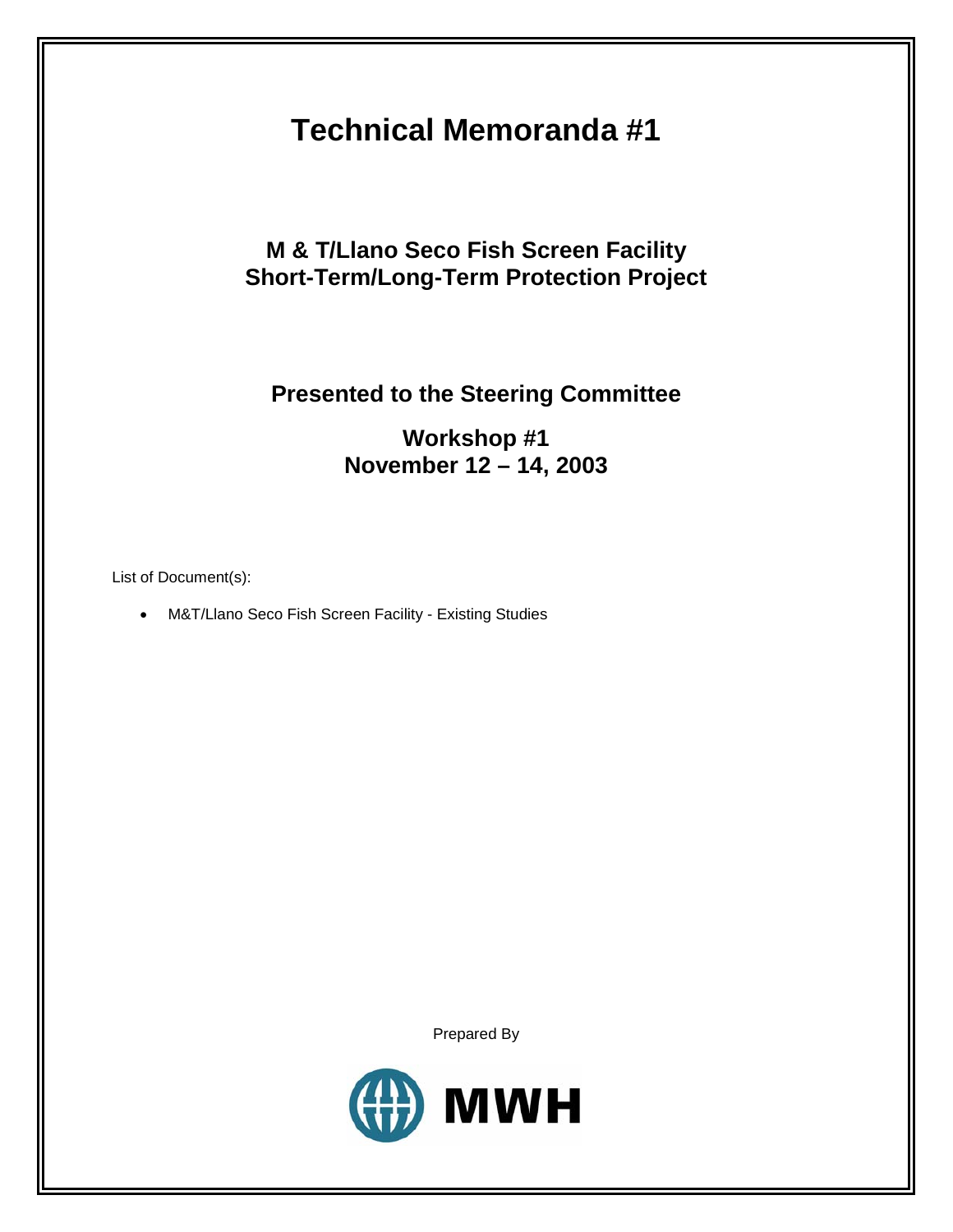# **T E C H N I C A L M E M O R A N D U M**



**Subject: M&T / Llano Seco Fish Screen Facility – Existing Studies** 

**Workshop #1 November 12 – 14, 2003** 

#### **BACKGROUND**

Chinook salmon belongs to the family Salmonidae and is one of eight species of Pacific salmonids in the genus *Oncorhynchus*. Chinook salmon are easily the largest of any salmon, with adults often exceeding 40 pounds; individuals over 120 pounds have been reported. Chinook salmon are anadromous (adults migrate from a marine environment into the fresh water streams and rivers of their birth) and semelparous (spawn only once and then die).

D

R

A

F

T

There are different seasonal "runs" (i.e., spring, summer, fall, or winter) or modes in the migration of Chinook salmon from the ocean to freshwater. These runs have been identified on the basis of when adult Chinook salmon enters freshwater to begin their spawning migration. However, distinct runs also differ in the degree of maturation at the time of river entry, the thermal regime and flow characteristics of their spawning site, and their actual time of spawning. Freshwater entry and spawning timing are believed to be related to local temperature and water flow regimes. The spring-run Chinook is listed as "threatened" and the winter-run as "endangered" in the Sacramento River Basin.

Adult female Chinook will prepare a spawning bed, called a redd, in a stream area with suitable gravel composition, water depth and velocity. The adult female Chinook may deposit eggs in 4 to 5 "nesting pockets" within a single redd. After laying eggs in a redd, adult Chinook will guard the redd from 4 to 25 days before dying. Chinook salmon eggs will hatch, depending upon water temperatures, between 90 to 150 days after deposition. Eggs are deposited at a time to ensure that young salmon fry emerge during the following spring when the river or estuary productivity is sufficient for juvenile survival and growth. Juvenile Chinook may spend from 3 months to 2 years in freshwater after emergence and before migrating to estuarine areas as smolts, and then into the ocean to feed and mature. Coastwide, Chinook salmon remain at sea for 1 to 6 years (more commonly 2 to 4 years), with the exception of a small proportion of yearling males (called jack salmon) which mature in freshwater or return after 2 or 3 months in salt water.

Salmonid species on the West Coast of the United States have experienced dramatic declines in abundance during the past several decades as a result of human-induced and natural factors. There is no single factor solely responsible for this decline. Given the complexity of the salmon species life history and the ecosystem, in which they reside, it is difficult to precisely quantify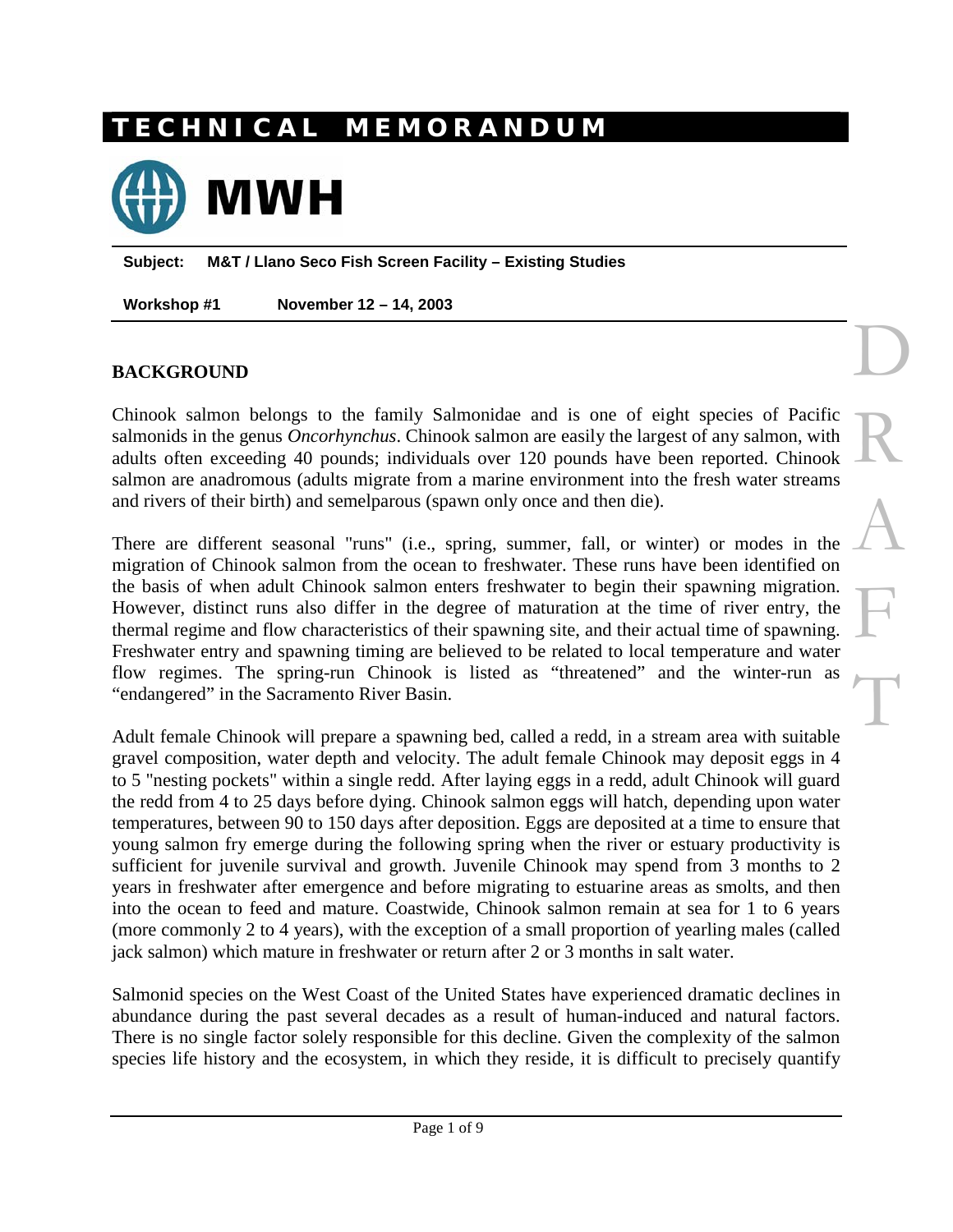the relative contribution of any one factor to the decline of a given species. Rather, given the available data, it is only possible to highlight factors, which have significantly affected the status of a particular species.

Water storage, withdrawal, conveyance, and diversions for agriculture, flood control, domestic, and hydropower purposes have greatly reduced or eliminated historically accessible habitat and/or resulted in direct entrainment mortality of juvenile salmonids. Modification of natural flow regimes have resulted in increased water temperatures, changes in fish community structures, depleted flows necessary for migration, spawning, rearing, flushing of sediments from spawning gravels, gravel recruitment and transport of large woody debris. Physical features of dams, such as turbines and sluiceways, have resulted in increased mortality of both adults and juvenile salmonids. Attempts to mitigate adverse impacts of these structures have to date met with limited success.

Natural resource use and extraction leading to habitat modification can have significant direct and indirect impacts to salmon populations. Land use activities associated with logging, road construction, urban development, mining, agriculture, and recreation have significantly altered fish habitat quantity and quality. Associated impacts of these activities include: alteration of streambanks and channel morphology; alteration of ambient stream water temperatures; degradation of water quality; reduction in available food supply; elimination of spawning and rearing habitat; fragmentation of available habitats; elimination of downstream recruitment of spawning gravels and large woody debris; removal of riparian vegetation resulting in increased stream bank erosion; and increased sedimentation input into spawning and rearing areas resulting in the loss of channel complexity, pool habitat, suitable gravel substrate, and large woody debris. Studies indicate that in most western states, about 80 to 90 percent of the historic riparian habitat has been eliminated.

Salmon have been, and continue to be, an important target species for recreational fisheries throughout their range. During periods of decreased habitat availability, the impacts of recreational fishing on native anadromous stocks may be heightened. Commercial fishing on unlisted, healthier stocks has caused adverse impacts to weaker stocks of salmon, and illegal high seas driftnet fishing in past years may have also been partially responsible for declines in salmon abundance. However, such fisheries cannot account for the total declines in salmon abundance in North America.

Introduction of non-native species and modification of habitat have resulted in increased predator populations and salmonid predation in numerous river and estuarine systems. Piscivorous birds such as terns and cormorants, and pinnipeds such as sea lions and harbor seals are examples of potential salmon predators. Marine predation is also of concern in areas of dwindling salmon run-size. In general, predation rates on salmon are considered by most investigators to be an insignificant contribution to the large declines observed in West Coast populations. However, predation may significantly influence salmonid abundance in some local populations when other prey are absent and physical conditions, such as narrow river mouths or human-made barriers such as fishing locks, lead to the concentration of adult and juvenile salmonids.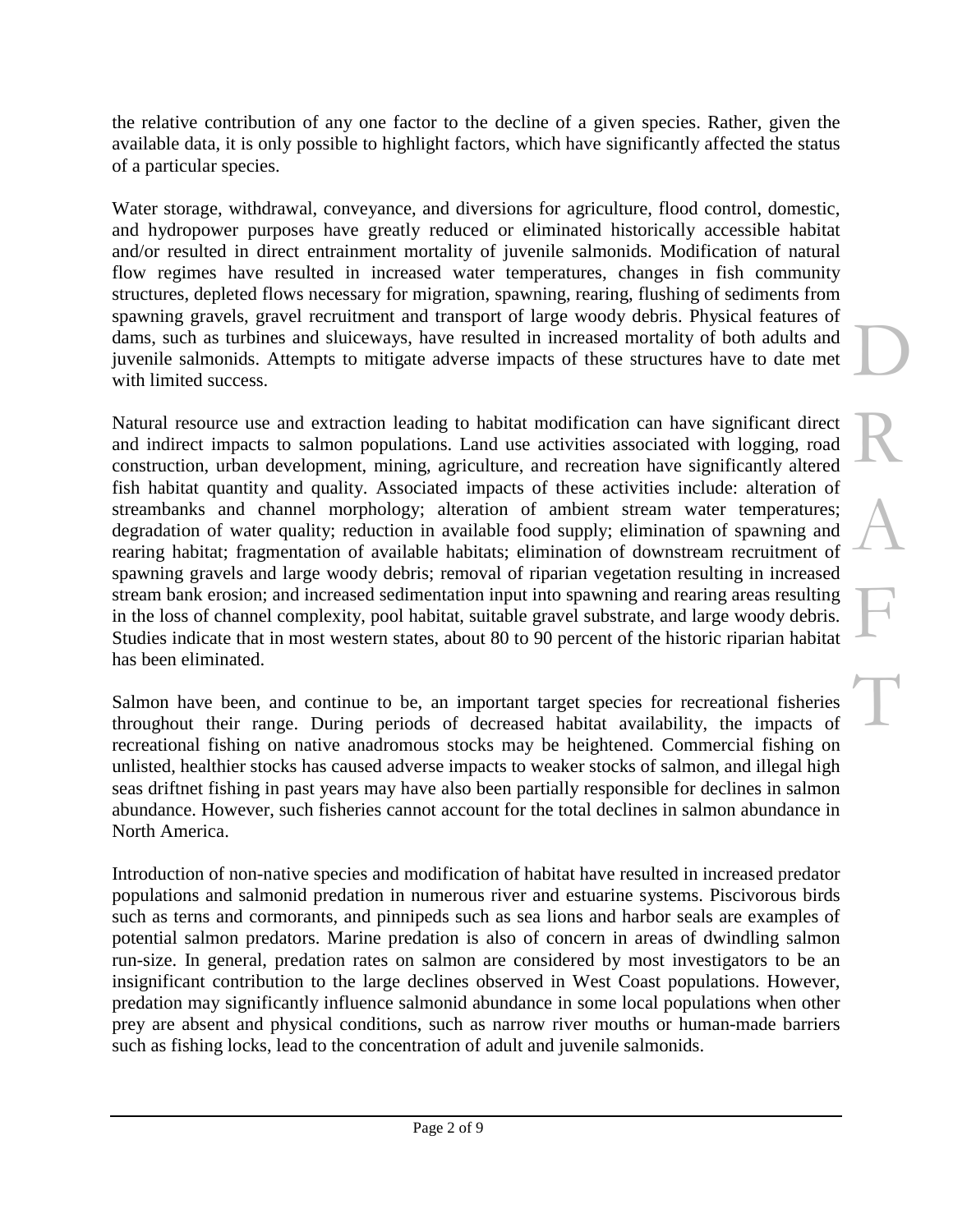Natural environmental conditions have served to exacerbate the problems associated with degraded and altered riverine and estuarine habitats. Recent floods and persistent drought conditions have reduced already limited spawning, rearing, and migration habitat. Furthermore, climatic shifts over a decadal time scale appear to have resulted in decreased ocean productivity which may exacerbate degraded freshwater habitat conditions to some degree. Environmental conditions such as these have gone largely unnoticed until recently, when salmonid populations have reached critical low levels.

#### For additional information see website: **http://www.nmfs.noaa.gov/prot\_res/species/fish/Chinook\_salmon.html**

#### **M&T Chico Ranch / Llano Seco Pumping Plant**

As part of a major effort to reduce the risk of mortality for salmonid species within the Sacramento River Basin, the M&T Chico Ranch diversion pumps, once located on Big Chico Creek, were relocated to the mainstem Sacramento River channel in 1997. This project involved moving the diversion for the Llano Seco Wildlife Refuge and M&T Chico Ranch by constructing a new pumping facility at a new location on the Sacramento River. The pumping station intake consists of four cylindrical tee screens mounted on a pipe manifold with state-of-the-art fish screens. The pumps are driven by natural gas engines. The approach velocity to the screens is limited to a maximum of 0.33 feet/second. The sweeping velocity past the screens is estimated to be 1 to 2 feet/second. The screens are cleaned by an air burst system that may be manually activated or by a timer. At full capacity, the new diversion can supply water at 150 cfs from the Sacramento River to M&T Chico Ranch, Llano Seco Ranch, the Llano Seco Unit of the Sacramento River National Wildlife Refuge, and the Llano Seco Unit of the Upper Butte Basin Wildlife Area. As a year-round pumping facility, water is delivered to 15,000 acres of farmland and refuge land.

The new site is located immediately downstream of the confluence of Big Chico Creek and the Sacramento River on the east bank of the Sacramento River. The City of Chico's wastewater treatment plant outfall, also part of this study area, is located on the east bank approximately 300 feet downstream of the pumping plant. The outfall has recently been enlarged from a 3 million gallons/ day capacity to 6 million gallons/day. The City of Chico has recently awarded a contract for planning and design of an additional expansion to 9 million gallons/day by the year 2005. (See **Attachment 1** for location map)

Subsequent to the time of project completion, geomorphic changes in the Sacramento River channel, in the vicinity of the M&T/Llano Seco diversion pumps, have formed a gravel bar that poses a significant risk to continued pumping and operation of the Chico outfall. In addition to the loss of pumping plant capacity, an additional threat of the gravel bar encroachment is maintaining the fish screen criteria for fish screen operations at the pumping plant facility. This encroaching gravel bar appurtenant to Bidwell State Park just upstream of the M&T/Llano Seco pumping plant also potentially threatens the wastewater treatment outfall. Both facilities are in danger of being severed from the Sacramento River because the pumping plant intake is now in an eddy behind the gravel bar located at the mouth of Big Chico Creek. Subsequently, the intake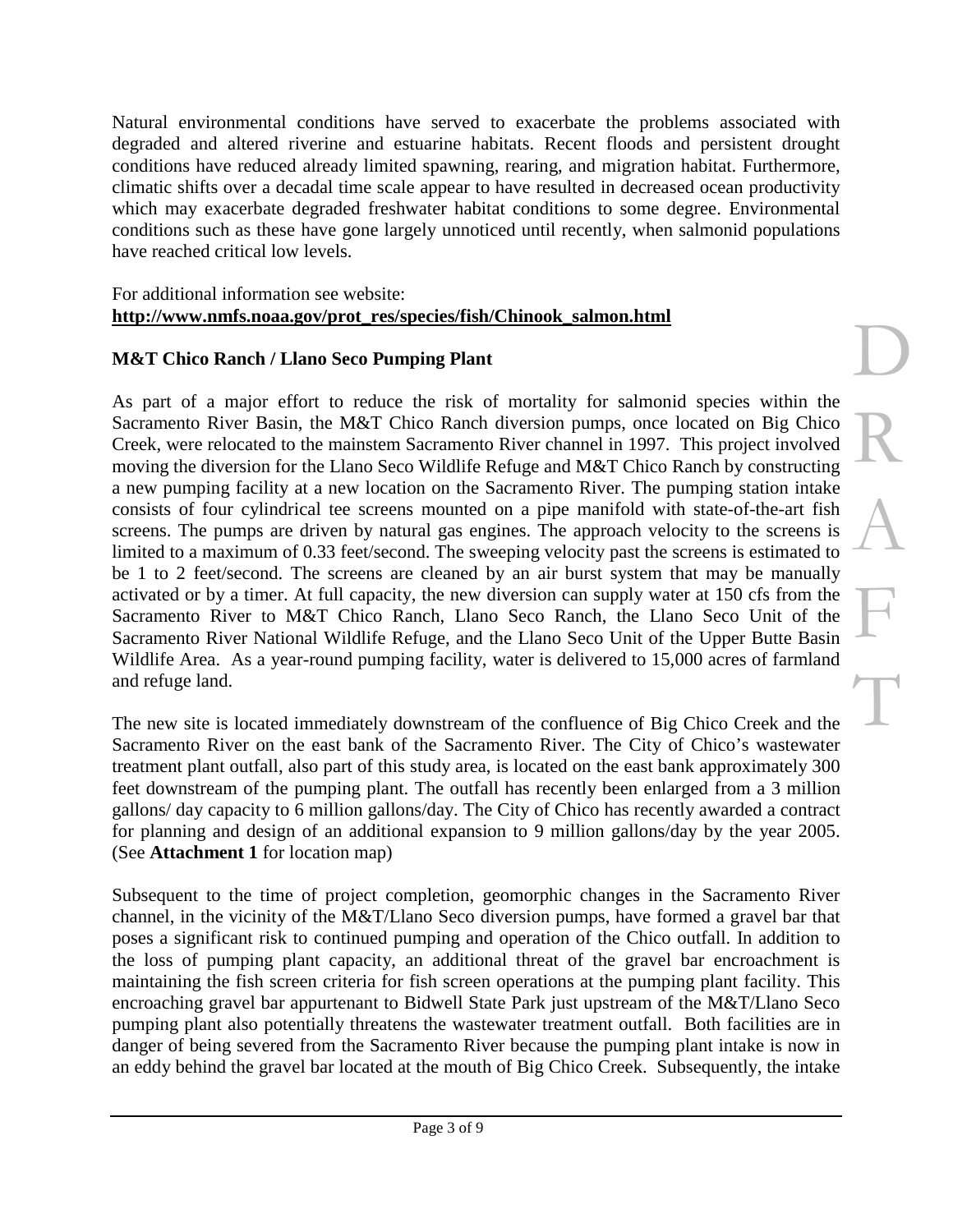screens are no longer receiving sufficient sweeping flows consistent with National Marine Fisheries Service and CDFG) fish screen criteria due to the deposition of sediment. Eddy currents are also unable to maintain a clean screen as originally designed. As a result of these changes, there is a potential that anadromous fish in the Sacramento River and Big Chico Creek would be adversely impacted by nonfunctioning fish screens. Should the M&T/Llano Seco pumps become inoperable, valuable private, state and federal wetland refuges would be impacted from a reduction or loss of water supplied by the M&T/Llano Seco pumps.

## **Water Rights**

The quantity of water pumped at the point of diversion on Big Chico Creek was 120 cubic feet per second (cfs). These water rights were verified with the State Water Resources Control Board and the point of diversion was changed from Big Chico Creek to the relocated pumping plant on the Sacramento River. The water rights were pre-1914 water rights and riparian for a large portion of the area.

The water is diverted for supplying the area farmed by M&T Ranch and also the farmland of Llano Seco. In addition to the agricultural operations both ownerships have lands that are dedicated to waterfowl management and wetlands in addition to the agricultural crops. There are state and national wildlife refuges within Llano Seco that receive a water supply from this diversion on the Sacramento River. All of these uses are dependent on the diversion from the Sacramento River but the same lands also hold a water right from Butte Creek.

Prior to the construction of the relocated pumping plant CA Dept. of Fish and Game negotiated, with both of the landowners, also the holders of the Butte Creek water right, an agreement involving the US Bureau of Reclamation (Central Valley Project). This agreement allowed for exchanging the two landowners Butte Creek water rights by increasing the diversion from the Sacramento River. This exchange was to take place from October 1 to June 30 each season. The landowners agreed to reduce the diversion from Butte Creek by 40 cfs during this period and the water would flow down Butte Creek into the Sutter Bypass and ultimately return to the Sacramento River. CA Fish and Game agreed to protect the additional flow from diversion by various water right holders on Butte Creek. This allowed flows in Butte Creek to enhance the fishery and habitat during this period of time.

### **Quantities of Diversion**

M&T Chico Ranch irrigates about 5,900 acres of land within the ranch. The crops include Dry Beans, Sunflowers and Rice for cultivated land and Plums, Walnuts and Almonds for orchards. The cultivated land is about 1900 acres and the orchards are about 4,000 acres. In addition to these lands that require water for crop growth there are about 1,700 acres of seasonal wetlands and an additional 225 acres of miscellaneous wetlands. Some of these wetlands are maintained for waterfowl management with habitat also.

The Llano Seco Ranch also irrigates 1,325 acres of cultivated land, 195 acres of irrigated pasture and 765 acres of orchards. In addition to this water demand the ranch maintains 3,050 acres of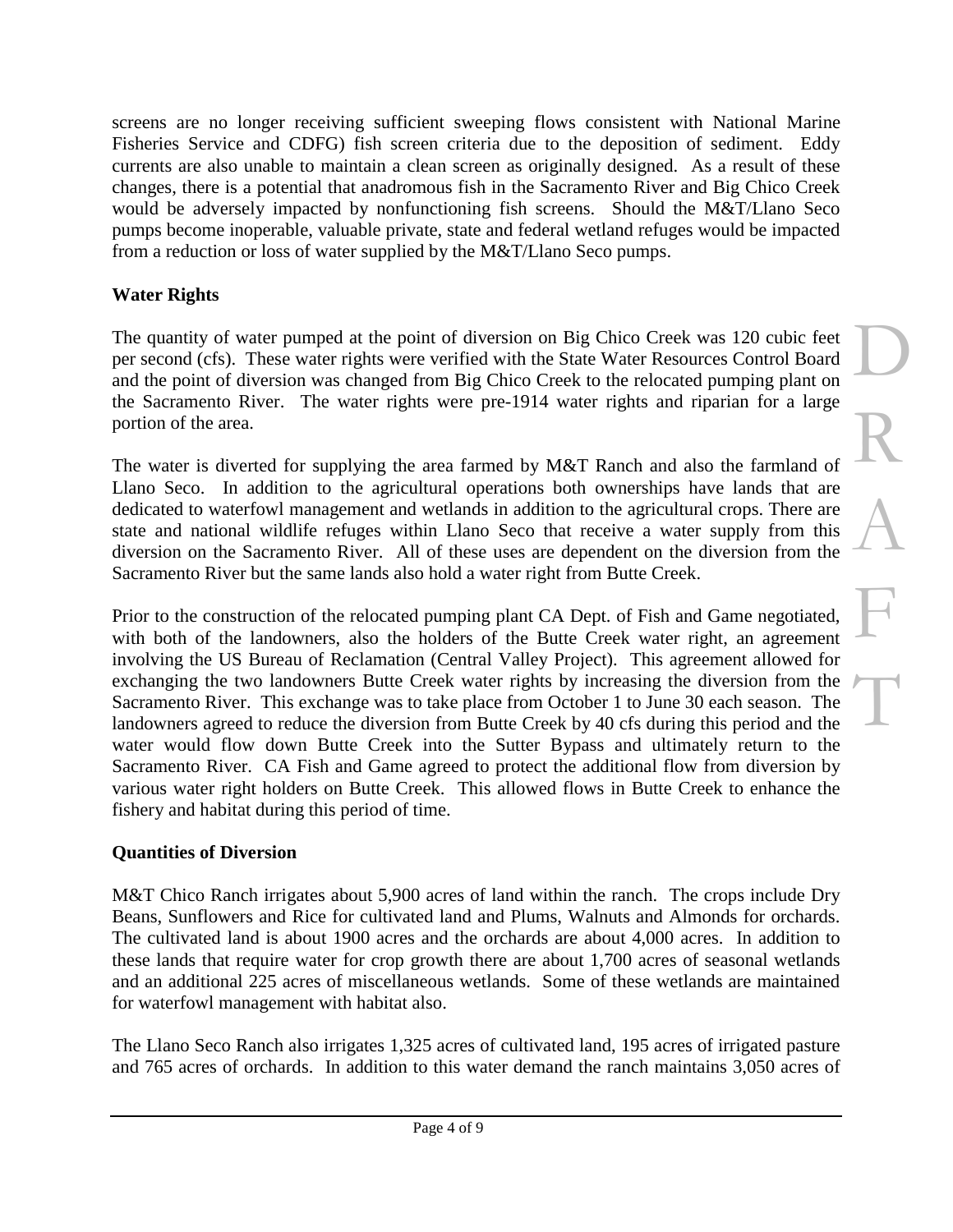waterfowl management lands that includes some wetlands. The Llano Seco Ranch has an agreement with M&T Chico Ranch to deliver the water from either the diversion on the Sacramento River or on Butte Creek for these irrigated lands and wetlands.

The Llano Seco Ranch has an agreement to supply water to the State and Federal Wildlife Refuges adjacent to Llano Seco Ranch lands. The M&T Chico Ranch / Llano Seco Ranch water diversion on the Sacramento River and Butte Creek supply the water for all of these agricultural lands and the waterfowl management.

### **Previous Investigations**

Past evaluations of the river channels and levees were made to select the current pumping site on the Sacramento River. Historical maps and aerial photographs compiled by California Department of Water Resources (CDWR) indicate that, since 1896, the river has not meandered east of its current location at the pumping plant that is located on a geologic control. Because the bank is relatively stable, it was chosen as the site for the new pumping plant (**Technical Memorandum by John Crowe of CH2M HILL dated April 14, 1995**). At this location, however, the Sacramento River has historically migrated to the west. As recently as 1935, the west bank was approximately 1,000 feet west of its current location. Between 1995 and 2001, the Sacramento River shifted 500 feet to the west (an average of 83 feet/year). As the river migrated in this direction, flow velocities at the pump intake and outfall were reduced and sediment deposition increased. In addition, aerial photographs indicate that the mouth of Big Chico Creek has shifted both upstream and downstream from its current location over recent decades.

Concurrent with the lateral migration of the Sacramento River channel, a gravel bar at the apex of the meander has enlarged and migrated downstream toward the pump facility. Between 1995 and 1999, the gravel bar migrated over 1,100 feet downstream. Between 1999 and 2001, the gravel bar moved an additional 600 feet downstream. Diving surveys in May 2001 showed that the riverbed aggraded approximately 5 feet relative to past surveys at the City of Chico diffuser, and 2 of the 7 diffuser nozzles were buried by sediment (Sierra View Divers 2001). A similar survey conducted in May 2001 at the M & T/Llano Seco pumps revealed that the channel bed was encroaching on the bottoms of the fish screens. These surveys noted that sediment deposition reduced the clearance under the intake from 6 feet to 2–3 feet. The date of the previous survey was not given in the report, but the divers estimated that the screens would stop functioning normally within two years if the current rate of deposition continues (Sierra View Divers 2001). (**Attachment 2** illustrates the migration of the bed from 1997 to 2001.)

The Sacramento River Conservation Area (SRCA) Program (SB 1086) reviewed this problem and, with funding from CALFED, commissioned Stillwater Sciences to identify near-term and long-term alternatives to maintain operation of the pumps and outfall. (See **Attachment 3**) They examined historical maps and aerial photographs from 1923 through 1999. These maps indicate that river migration historically occurred upstream of the pumping plant. The Sacramento River has historically migrated to the west at this location. As recently as 1935 the east bank was approximately 1,000 feet west of its current location. As noted earlier, the river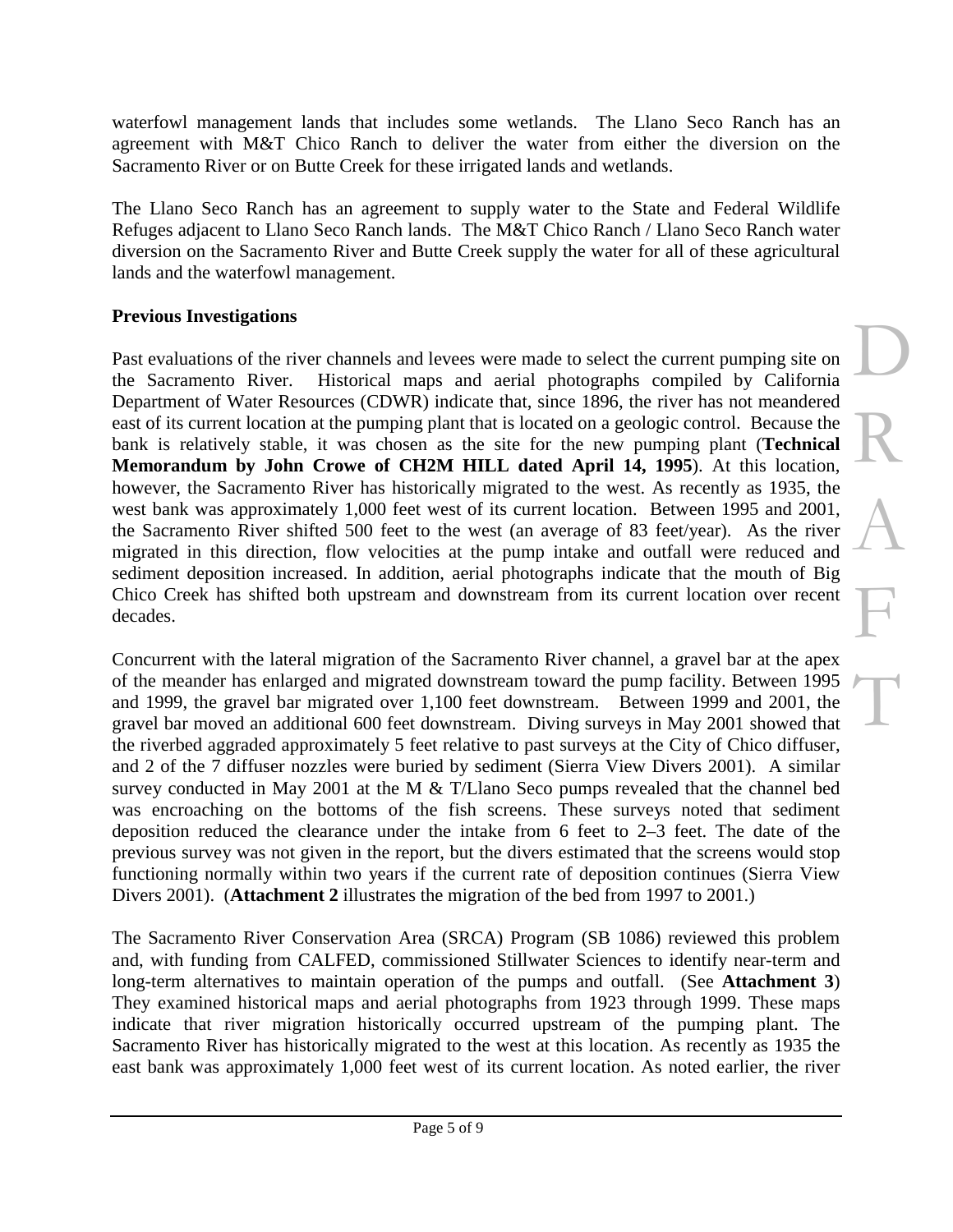did shift 500 feet toward the west bank between 1995 and 2001.

The gravel bar was not visible in the 1964 aerial photographs, but was visible in the 1979 photo about halfway between its present location and the revetment at River Road. Although the bar is at the mouth of Big Chico Creek, Stillwater Sciences concluded that it is comprised primarily of Sacramento River sediment. Some of the material may be coming from bank erosion in the immediate vicinity, but they concluded most of it is likely being transported from further upstream. The report concludes:

*The deposition of the gravel bar at the pump intake and the City outfall is not the result of localized processes. Rather, the deposition of the gravel bar is the result of large-scale channel migration processes. As such, measures that address only short-term, local conditions or processes will likely provide only short-term, stop-gap benefits. Larger-scale measures that address longer-term, larger-scale processes will likely provide more persistent benefits.* 

Stillwater Sciences identified 5 possible alternatives to maintain operation of the pumps and outfall:

- Alternative 1 Dredge (excavate) sediment from the bar upstream of the pump intake and City outfall
- Alternative 2 Cut a channel across the bar to redirect flow in the Sacramento River
- Alternative 3 Dredge the bar and armor the west bank across from the pump intake and City outfall
- Alternative 4 Excavate/dredge sediment from the bar and install spur dikes on the west
- Alternative 5 Redesign or replace the pumping plant

They conclude that Alternative 4 and 5 are the most likely to succeed in the long-term.

In November of 2001 a total of 144,000  $yd^3$  of material were excavated and removed from the bar. Divers again examined the fish screens in April of 2002. The level of gravel was found to be 2 to 4 feet below the screens at the pumping station. At the Chico outfall, the two diffusers that were buried in 2001 were uncovered but still plugged. In their opinion, the excavation of the gravel bar had temporarily slowed the encroachment of the gravel into the screen structure and the outfall (Sierra View Divers 2002).

Several other hydraulic, sediment transport, and geomorphologic studies have been completed in recent times for this reach of the Sacramento River. Ayres Associates have developed hydrodynamic models for many reaches of the river. The three studies having the most relevance to the project location (RM 193) are: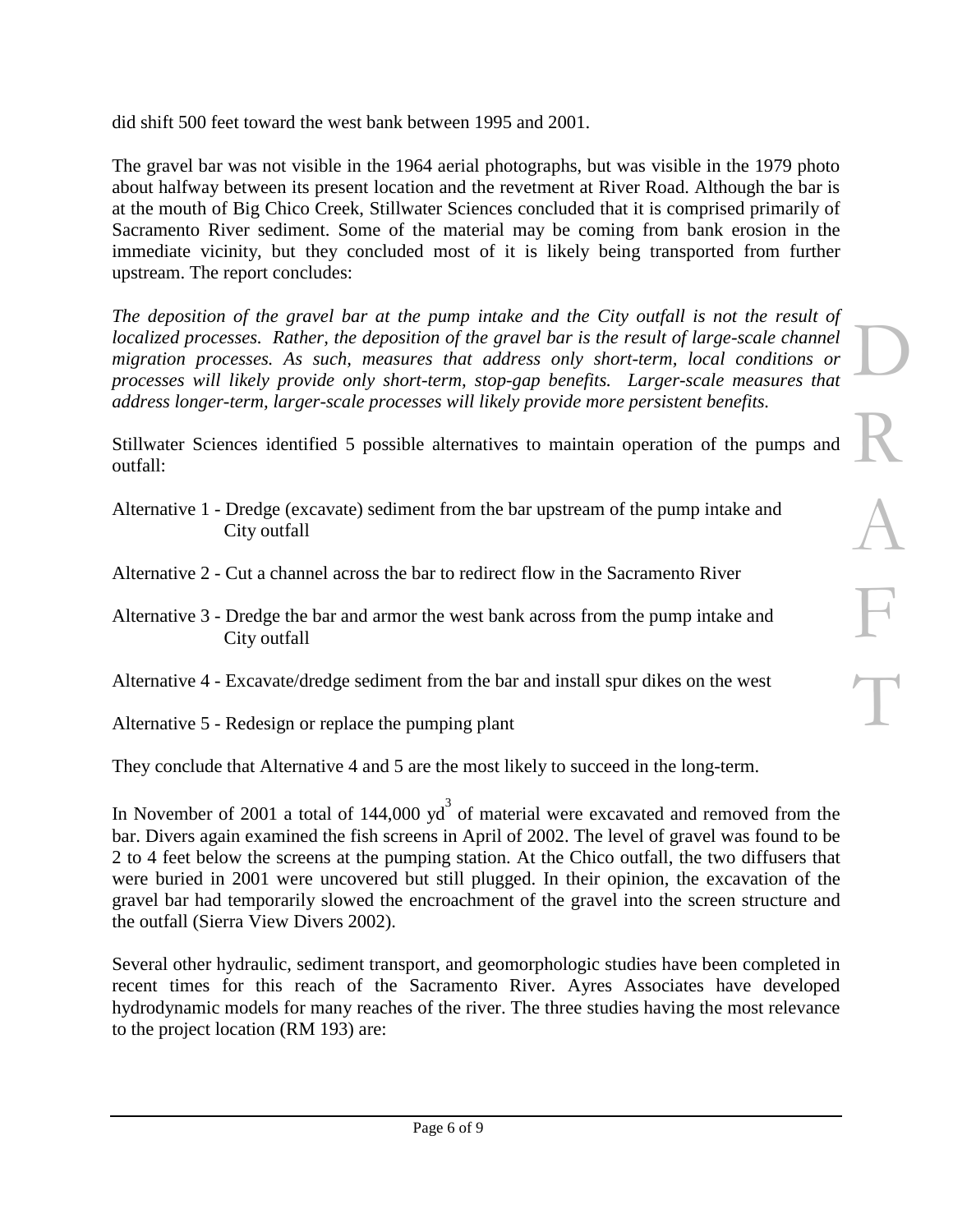Ayres Associates, Two-Dimensional Hydraulic Modeling of the Sacramento River, RM 194-202, Including Riparian Restoration, Two Setback Levee Alternatives, & East Levee Removal, Glenn and Butte Counties, California, Prepared for The Natural Conservancy Sacramento River Project, October 11, 2002 **(http://www.sacramentoriverportal.org/modeling/levee\_index.htm).**

Ayres Associates, Hydraulic Modeling of the Butte Basin Reach of the Sacramento River, Prepared for The Nature Conservancy, under contract to Jones and Stokes, November 13, 2001.

Ayres Associates, Sacramento River Bank Protection Project (SRBPP), Sacramento River and Tributaries, Hydrodynamic Modeling of Sacramento River and Butte Basin From RM 174 to RM 194. Prepared for the U.S. Army Corps of Engineers, Sacramento District, December 1997

D

R

A

F

T

Some of the more recent investigations of sediment transport and geomorphic implications are:

Ayres Associates, Hydraulic Modeling and Geomorphic Analysis of Sacramento River, RM 184- 194, Glenn and Butte Counties, California, Prepared for The Natural Conservancy Sacramento River Project, April 26, 2002

#### (**http://www.sacramentoriverportal.org/modeling/geo\_index.htm**)

Eric Larsen, Emily Anderson, Ellen Avery, Krishna Dole, The controls on and evolution of channel morphology of the Sacramento River: A case study of River Miles 201-185, Geology Department University of California Davis - Report to the Nature Conservancy, December 2002 (**http://www.sacramentoriverportal.org/geo\_modeling/report.htm**)

It is noted in this report that, "This area on the river (RM 193-189) is the least geologically constrained, and the river migrates freely in this location prior to the installation of riprap, exhibiting classic meander bend forms."

Michael David Singer, Modeling Spatial and Temporary Patterns in Flow and Sediment Transport and Storage in Large Lowland Rivers, University of California Santa Barbara, June 2003

#### (**http://www.sacramentoriverportal.org/geo\_modeling/singer.htm**)

This report describes a method for computing spatial and temporal patterns of bed-material transport and storage by combining stochastic hydrology with sediment transport equations calibrated to data from the Sacramento basin.

### **Long-Term Planning Study**

A long-term planning study was proposed and included in an application for CALFED funding. The plan was approved as a Directed Action in October 2002. The revised application was completed early in 2003 and is included as **Attachment 4**.

In summary this plan will consist of gathering existing data, convening a Steering Committee comprised of stakeholders and recognized experts, researching existing conditions in the river,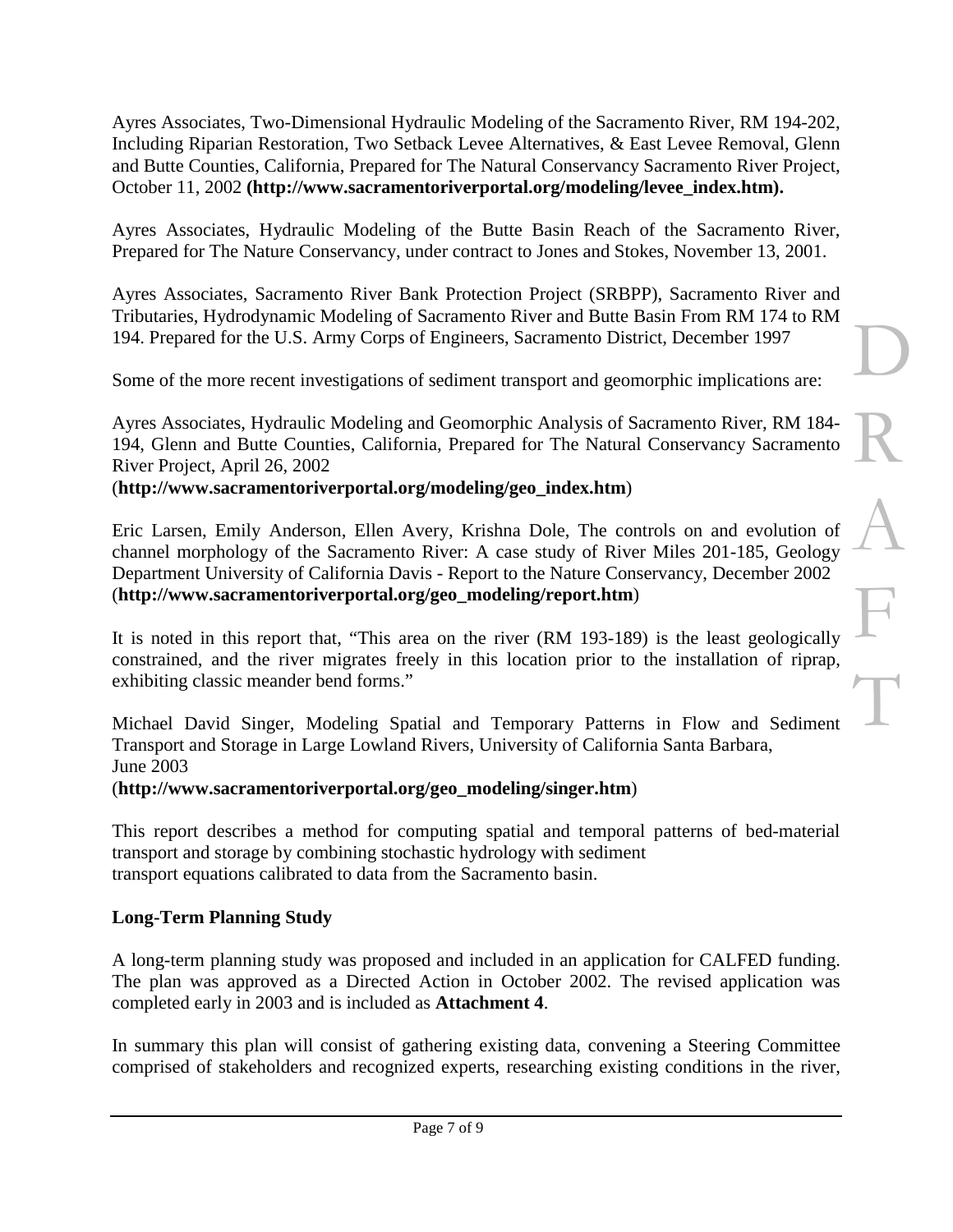understanding fluvial geomorphology, monitoring the gravel bar, gathering data from surveyors, hydrologists, bio-engineers and geo-technical engineers, and preparing a river model to assist in determining an appropriate long-term solution. The approach associated with the Long-Term Planning Study is explained below:

- 1) Gather existing studies and reports on the Sacramento River's fluvial geomorphology to obtain a general understanding of the river and its processes. Determine what information that was used to place the pumps in the current location and compare this data to the compiled data and the existing conditions. Review and analyze proposed alternatives presented by Stillwater Sciences in their report entitled, "Final Draft of M&T Ranch and Llano Seco Wildlife Refuge Pump Intake." Conduct an exhaustive literature search pertaining to research and development of innovative technologies of fish-friendly water diversion technologies/engineering that are designed to operate in or around a dynamic river system. (See Performance Measure #5)
- 2) Convene a Steering Committee comprised of stakeholders, recognized experts and CALFED representatives to review and evaluate existing data, identify data gaps, and to identify alternatives to be examined and developed in order to reach a long-term solution. This process will be facilitated by Ducks Unlimited, Inc. (See Performance Measure # 1)
- 3) Ayres Associates and Montgomery Watson Harza will work closely with the Steering Committee to determine the objectives of maintaining an effective, fish-friendly diversion while maintaining a river meander and the concerns of those affected by the project. Performance and model development meetings will be held with the Steering Committee to develop a river model and to receive input for a Long-Term Planning Study. Stakeholders include M&T Chico Ranch, Llano Seco Ranch, City of Chico, Bidwell State Park, U.S. Fish and Wildlife Service, California Dept. of Fish and Game, California Dept. of Water Resources, National Marine Fisheries Service, landowners Walter Stiles Jr., and Val Shaw, M.D., and the Sacramento River Conservation Area. This will likely be an iterative process where various sets of promising project elements are combined, simulated, and brought back for consideration. (See Performance Measure #5)
- 4) As a short-term protection measure, gravel bar monitoring will be performed to document the current size and outer boundaries of the existing gravel bar. Divers will inspect the gravel bar annually and collect necessary data on the southern migration of the gravel bar. A general monitoring plan will be detailed and initiated to supplement existing data and augment ongoing monitoring. A physical monitoring plan will be developed to establish a firm understanding of existing conditions and enable informative assessments of pre and post-project performance with respect to natural processes in the Sacramento River. (See Performance Measure #3)
- 5) Collect various data such as hydraulic and geotechnical information to compile a list of design criteria to be used in developing a river model and in the final design of the preferred alternative. (See Performance Measure #5)